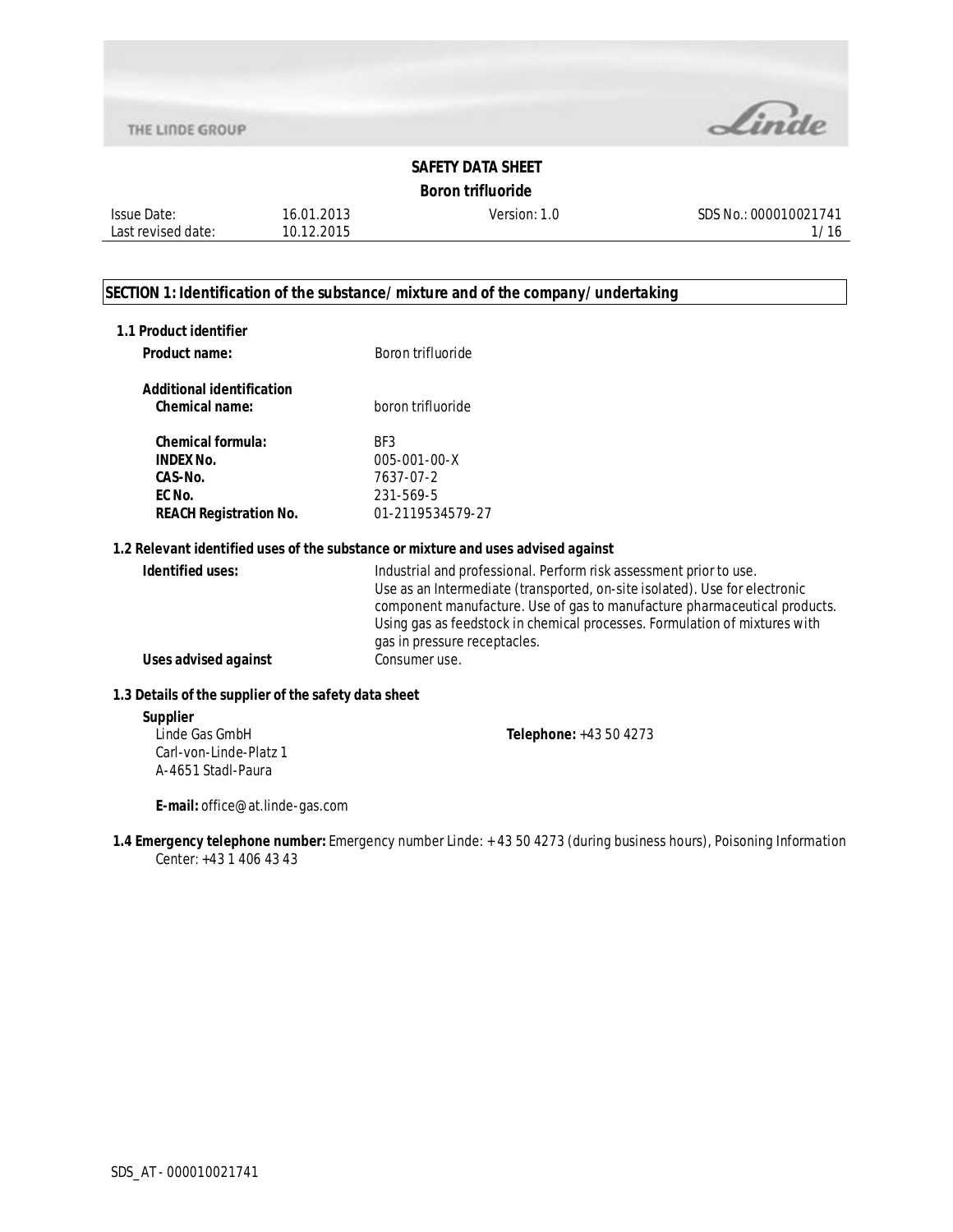

**Boron trifluoride**

Issue Date: Last revised date: 16.01.2013 10.12.2015

Version: 1.0 SDS No.: 000010021741 2/16

## **SECTION 2: Hazards identification**

## **2.1 Classification of the substance or mixture**

### **Classification according to Directive 67/548/EEC or 1999/45/EC as amended.**

R14 T+; R26 C; R35

The full text for all R-phrases is displayed in section 16.

### **Classification according to Regulation (EC) No 1272/2008 as amended.**

### **Physical Hazards**

| Gases under pressure                                  | Liquefied gas | H280: Contains gas under pressure; may explode if<br>heated.                |
|-------------------------------------------------------|---------------|-----------------------------------------------------------------------------|
| Health Hazards                                        |               |                                                                             |
| Acute toxicity (Inhalation - gas)                     | Category 2    | H330: Fatal if inhaled.                                                     |
| Skin corrosion                                        | Category 1A   | H314: Causes severe skin burns and eye damage.                              |
| Serious eye damage                                    | Category 1    | H318: Causes serious eye damage.                                            |
| Specific Target Organ Toxicity -<br>Repeated Exposure | Category 2    | H373: May cause damage to organs through prolonged<br>or repeated exposure. |

### **2.2 Label Elements**

**Contains:** boron trifluoride



| Signal Words:                  | Danger                                                                                                                                                                                                             |
|--------------------------------|--------------------------------------------------------------------------------------------------------------------------------------------------------------------------------------------------------------------|
| Hazard Statement(s):           | H280: Contains gas under pressure; may explode if heated.<br>H314: Causes severe skin burns and eye damage.<br>H330: Fatal if inhaled.<br>H373: May cause damage to organs through prolonged or repeated exposure. |
| <b>Precautionary Statement</b> |                                                                                                                                                                                                                    |
| <b>Prevention:</b>             | P260: Do not breathe gas/vapors.<br>P280: Wear protective gloves/protective clothing/eye protection/face<br>protection.                                                                                            |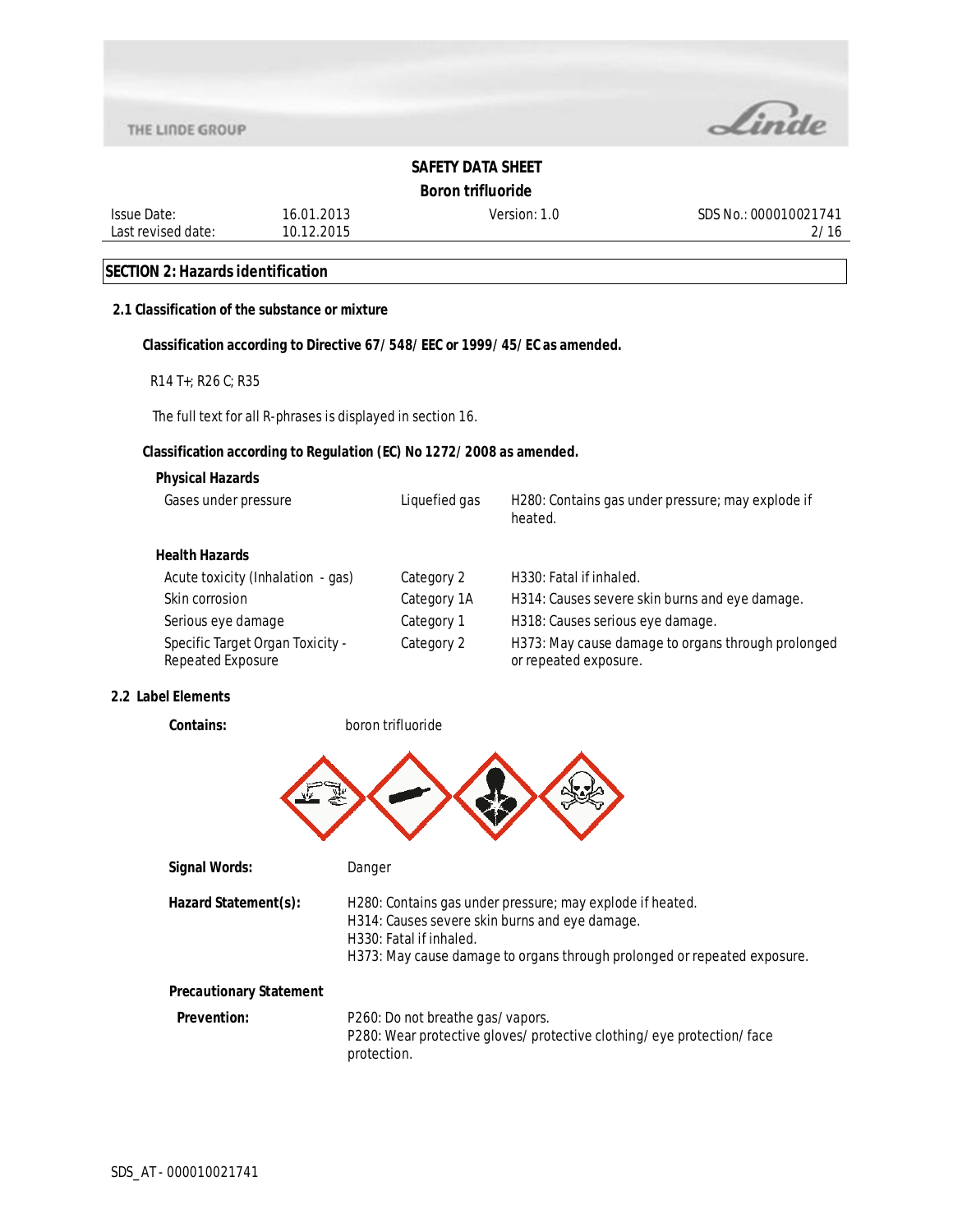

| <b>Issue Date:</b><br>Last revised date:                                                                                            | 16.01.2013<br>10.12.2015                       | Version: 1.0                                                                                                                                                                                                                                                                                                                                                                                                                                                                                                                                                                                  | SDS No.: 000010021741<br>3/16 |
|-------------------------------------------------------------------------------------------------------------------------------------|------------------------------------------------|-----------------------------------------------------------------------------------------------------------------------------------------------------------------------------------------------------------------------------------------------------------------------------------------------------------------------------------------------------------------------------------------------------------------------------------------------------------------------------------------------------------------------------------------------------------------------------------------------|-------------------------------|
| <b>Response:</b>                                                                                                                    |                                                | P303+P361+P353+P315: IF ON SKIN (or hair): Take off immediately all<br>contaminated clothing. Rinse skin with water / shower. Get immediate<br>medical advice/attention.<br>P304+P340+P315: IF INHALED: Remove person to fresh air and keep<br>comfortable for breathing. Get immediate medical advice/attention.<br>P305+P351+P338+P315: IF IN EYES: Rinse cautiously with water for several<br>minutes. Remove contact lenses, if present and easy to do. Continue rinsing.<br>Get immediate medical advice/attention.<br>P308+P313: IF exposed or concerned: Get medical advice/attention. |                               |
| Storage:                                                                                                                            |                                                | P403: Store in a well-ventilated place.<br>P405: Store locked up.                                                                                                                                                                                                                                                                                                                                                                                                                                                                                                                             |                               |
| Disposal:                                                                                                                           | None.                                          |                                                                                                                                                                                                                                                                                                                                                                                                                                                                                                                                                                                               |                               |
| Supplemental label information<br>2.3 Other hazards:                                                                                |                                                | EUH071: Corrosive to the respiratory tract.<br>EUH014: Reacts violently with water.<br>Contact with evaporating liquid may cause frostbite or freezing of skin.                                                                                                                                                                                                                                                                                                                                                                                                                               |                               |
| SECTION 3: Composition/information on ingredients                                                                                   |                                                |                                                                                                                                                                                                                                                                                                                                                                                                                                                                                                                                                                                               |                               |
| 3.1 Substances                                                                                                                      |                                                |                                                                                                                                                                                                                                                                                                                                                                                                                                                                                                                                                                                               |                               |
| <b>Chemical name</b><br><b>INDEX No.:</b><br><b>CAS-No.:</b><br>EC No.:<br><b>REACH Registration No.:</b><br>Purity:<br>Trade name: | 005-001-00-X<br>7637-07-2<br>231-569-5<br>100% | boron trifluoride<br>01-2119534579-27<br>The purity of the substance in this section is used for classification only, and does<br>not represent the actual purity of the substance as supplied, for which other<br>documentation should be consulted.                                                                                                                                                                                                                                                                                                                                         |                               |
| <b>SECTION 4: First aid measures</b>                                                                                                |                                                |                                                                                                                                                                                                                                                                                                                                                                                                                                                                                                                                                                                               |                               |
| General:                                                                                                                            |                                                | Remove victim to uncontaminated area wearing self contained breathing<br>apparatus. Keep victim warm and rested. Call a doctor. Apply artificial respiration if<br>breathing stopped.                                                                                                                                                                                                                                                                                                                                                                                                         |                               |
| 4.1 Description of first aid measures<br>Inhalation:                                                                                |                                                | Remove victim to uncontaminated area wearing self contained breathing<br>apparatus. Keep victim warm and rested. Call a doctor. Apply artificial respiration if<br>breathing stopped.                                                                                                                                                                                                                                                                                                                                                                                                         |                               |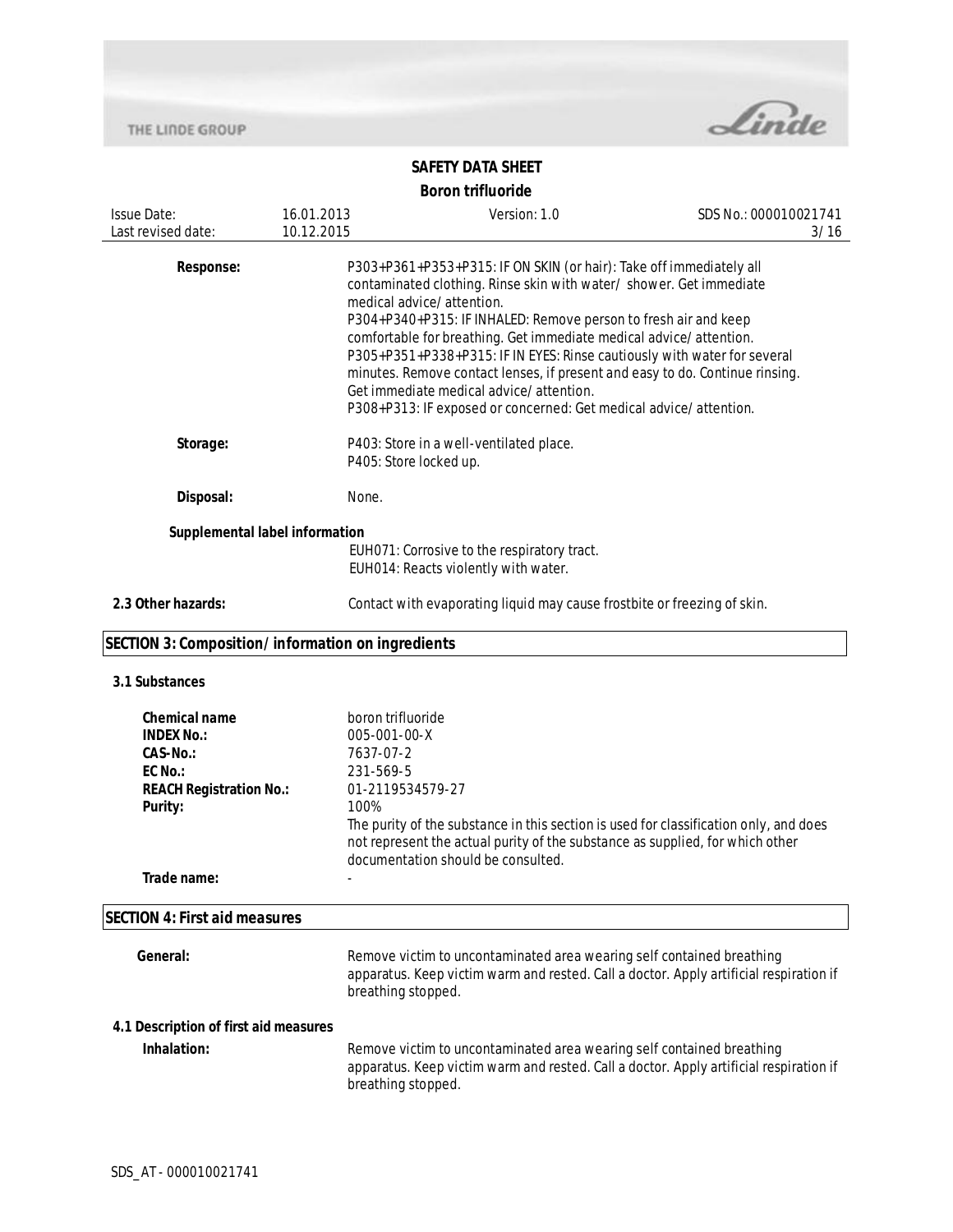

| <b>Issue Date:</b>                                                     | 16.01.2013 | Version: 1.0                                                                                                                                                                                                                                                                                                                                                                                                       | SDS No.: 000010021741 |
|------------------------------------------------------------------------|------------|--------------------------------------------------------------------------------------------------------------------------------------------------------------------------------------------------------------------------------------------------------------------------------------------------------------------------------------------------------------------------------------------------------------------|-----------------------|
| Last revised date:                                                     | 10.12.2015 |                                                                                                                                                                                                                                                                                                                                                                                                                    | 4/16                  |
| Eye contact:                                                           |            | Rinse the eye with water immediately. Remove contact lenses, if present and easy<br>to do. Continue rinsing. Flush thoroughly with water for at least 15 minutes. Get<br>immediate medical assistance. If medical assistance is not immediately available,<br>flush an additional 15 minutes.                                                                                                                      |                       |
| <b>Skin Contact:</b>                                                   |            | Immediately flush with plenty of water for at least 15 minutes while removing<br>contaminated clothing and shoes. Get medical attention immediately. Contact<br>with evaporating liquid may cause frostbite or freezing of skin. In case of skin<br>contact, wearing rubber gloves rub 2.5% calcium gluconate gel continuously into<br>the affected area for 1.5 hours or until further medical care is available. |                       |
| Ingestion:                                                             |            | Ingestion is not considered a potential route of exposure.                                                                                                                                                                                                                                                                                                                                                         |                       |
| 4.2 Most important symptoms and<br>effects, both acute and<br>delayed: |            | Causes severe skin burns and eye damage. Contact with liquefied gas can cause<br>damage (frostbite) due to rapid evaporative cooling. May be fatal if inhaled.                                                                                                                                                                                                                                                     |                       |
|                                                                        |            | 4.3 Indication of any immediate medical attention and special treatment needed                                                                                                                                                                                                                                                                                                                                     |                       |
| Hazards:                                                               |            | Causes severe skin burns and eye damage. Contact with liquefied gas can cause<br>damage (frostbite) due to rapid evaporative cooling. May be fatal if inhaled.                                                                                                                                                                                                                                                     |                       |
| Treatment:                                                             |            | Thaw frosted parts with lukewarm water. Do not rub affected area. Get immediate<br>medical advice/attention. Treat with a corticosteroid spray as soon as possible<br>after inhalation.                                                                                                                                                                                                                            |                       |
| <b>SECTION 5: Firefighting measures</b>                                |            |                                                                                                                                                                                                                                                                                                                                                                                                                    |                       |
| <b>General Fire Hazards:</b>                                           |            | Heat may cause the containers to explode.                                                                                                                                                                                                                                                                                                                                                                          |                       |
| 5.1 Extinguishing media                                                |            |                                                                                                                                                                                                                                                                                                                                                                                                                    |                       |
| Suitable extinguishing media:                                          |            | Use water spray to reduce vapors or divert vapor cloud drift. Water Spray or Fog.<br>Dry powder. Foam. Carbon Dioxide.                                                                                                                                                                                                                                                                                             |                       |
| Unsuitable extinguishing<br>media:                                     | None.      |                                                                                                                                                                                                                                                                                                                                                                                                                    |                       |
| 5.2 Special hazards arising from the<br>substance or mixture:          |            | Fire or excessive heat may produce hazardous decomposition products.                                                                                                                                                                                                                                                                                                                                               |                       |
| 5.3 Advice for firefighters                                            |            |                                                                                                                                                                                                                                                                                                                                                                                                                    |                       |
| <b>Special fire fighting</b><br>procedures:                            |            | In case of fire: Stop leak if safe to do so. Use of water may result in the formation<br>of very toxic aqueous solutions. Keep run-off water out of sewers and water<br>sources. Dike for water control. Continue water spray from protected position until<br>container stays cool. Use extinguishants to contain the fire. Isolate the source of<br>the fire or let it burn out.                                 |                       |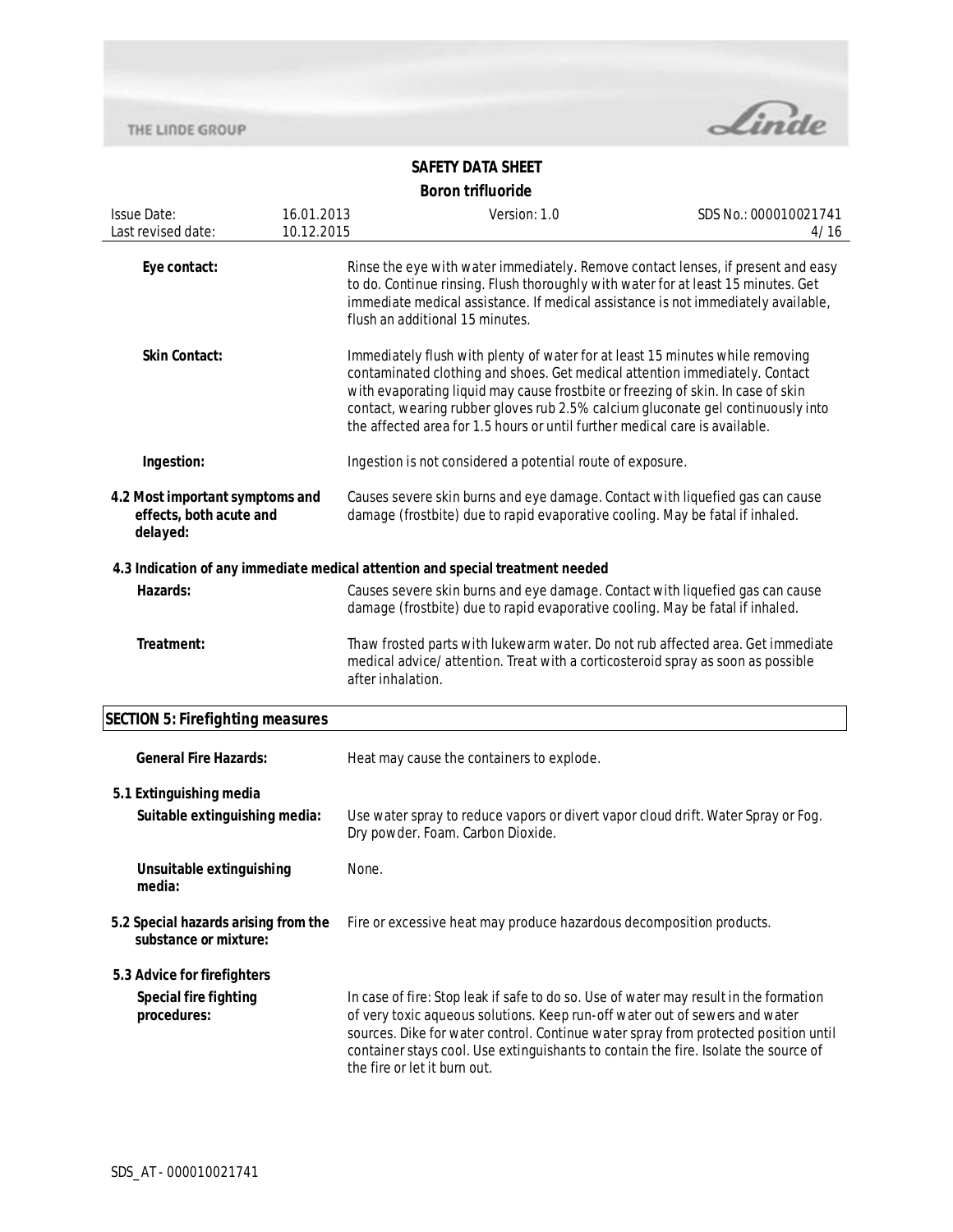

| <b>Issue Date:</b><br>Last revised date:                                       | 16.01.2013<br>10.12.2015 | Version: 1.0                                                                                                                                                                                                                                                                                                                                                                                                                                                                               | SDS No.: 000010021741<br>5/16 |  |
|--------------------------------------------------------------------------------|--------------------------|--------------------------------------------------------------------------------------------------------------------------------------------------------------------------------------------------------------------------------------------------------------------------------------------------------------------------------------------------------------------------------------------------------------------------------------------------------------------------------------------|-------------------------------|--|
| Special protective equipment<br>for fire-fighters:                             |                          | Gas tight chemically protective clothing (Type 1) in combination with self<br>contained breathing apparatus.<br>Guideline: EN 943-2 Protective clothing against liquid and gaseous chemicals,<br>aerosols and solid particles. Performance requirements for gas-tight (Type 1)<br>chemical protective suits for emergency teams (ET)                                                                                                                                                       |                               |  |
| SECTION 6: Accidental release measures                                         |                          |                                                                                                                                                                                                                                                                                                                                                                                                                                                                                            |                               |  |
| 6.1 Personal precautions,<br>protective equipment and<br>emergency procedures: |                          | Evacuate area. Provide adequate ventilation. Monitor the concentration of the<br>released product. Prevent from entering sewers, basements and workpits, or any<br>place where its accumulation can be dangerous. Wear self-contained breathing<br>apparatus when entering area unless atmosphere is proved to be safe. EN 137<br>Respiratory protective devices - Self-contained open-circuit compressed air<br>breathing apparatus with full face mask - Requirements, testing, marking. |                               |  |
| 6.2 Environmental Precautions:                                                 |                          | Prevent further leakage or spillage if safe to do so. Reduce vapour with fog or fine<br>water spray. Keep run-off water out of sewers and water sources. Dike for water<br>control.                                                                                                                                                                                                                                                                                                        |                               |  |
| 6.3 Methods and material for<br>containment and cleaning up:                   |                          | Provide adequate ventilation. Wash contaminated equipment or sites of leaks<br>with copious quantities of water.                                                                                                                                                                                                                                                                                                                                                                           |                               |  |
| 6.4 Reference to other sections:                                               |                          | Refer to sections 8 and 13.                                                                                                                                                                                                                                                                                                                                                                                                                                                                |                               |  |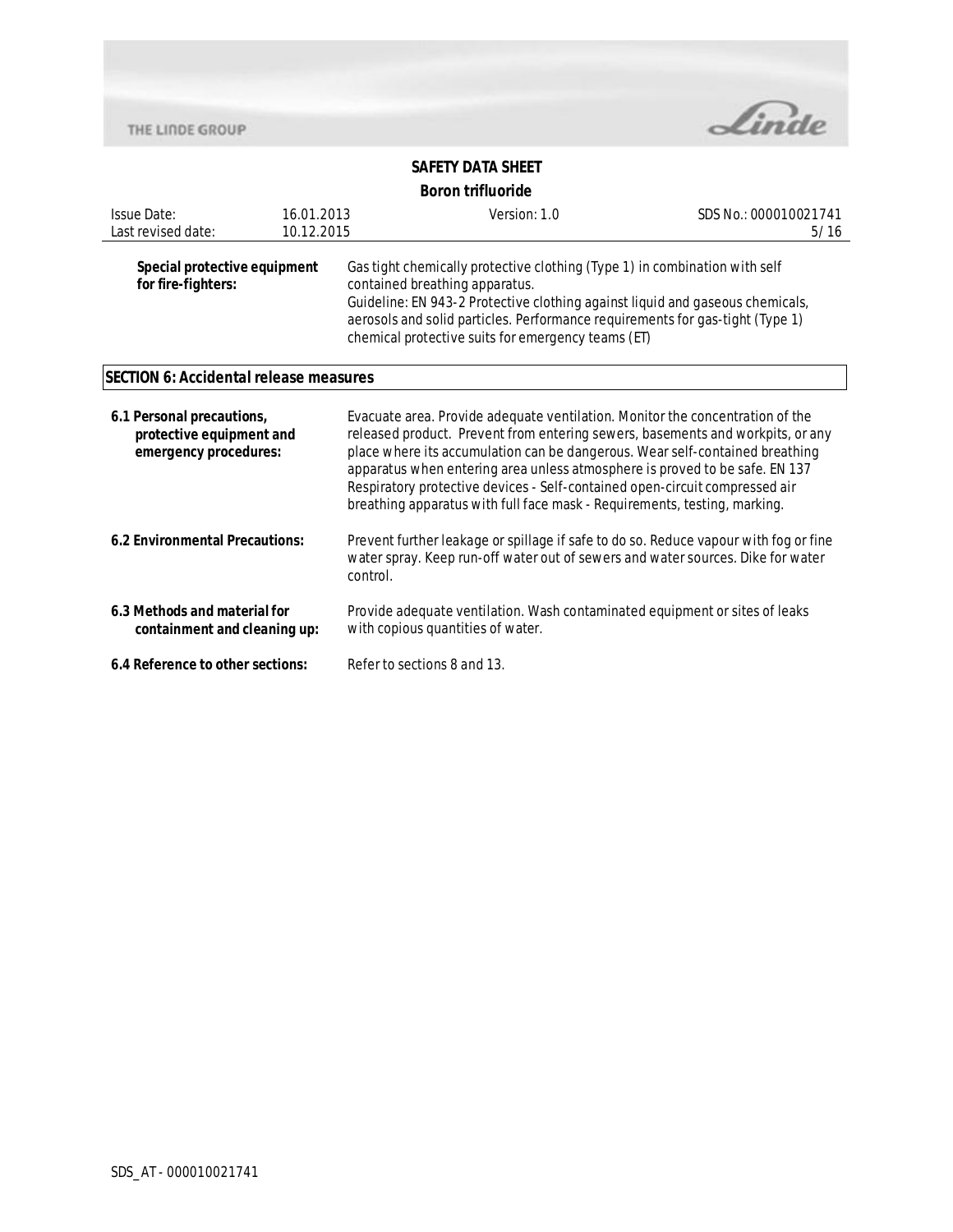

# **SAFETY DATA SHEET Boron trifluoride**

Issue Date: Last revised date: 16.01.2013 10.12.2015 Version: 1.0 SDS No.: 000010021741 6/16

# **SECTION 7: Handling and storage:**

| 7.1 Precautions for safe handling:                                   | Only experienced and properly instructed persons should handle gases under<br>pressure. Avoid exposure - obtain special instructions before use. Use only<br>properly specified equipment which is suitable for this product, its supply pressure<br>and temperature. Installation of a cross purge assembly between the container<br>and the regulator is recommended. Excess pressure must be vented through an<br>appropriate scrubber system. Refer to supplier's handling instructions. The<br>substance must be handled in accordance with good industrial hygiene and safety<br>procedures. Protect containers from physical damage; do not drag, roll, slide or<br>drop. Do not remove or deface labels provided by the supplier for the<br>identification of the container contents. When moving containers, even for short<br>distances, use appropriate equipment eg. trolley, hand truck, fork truck etc.<br>Secure cylinders in an upright position at all times, close all valves when not in<br>use. Provide adequate ventilation. Suck back of water into the container must be<br>prevented. Do not allow backfeed into the container. Avoid suckback of water,<br>acid and alkalis. Keep container below 50°C in a well ventilated place. Observe all<br>regulations and local requirements regarding storage of containers. When using<br>do not eat, drink or smoke. Store in accordance with<br>local/regional/national/international regulations. Never use direct flame or<br>electrical heating devices to raise the pressure of a container. Leave valve<br>protection caps in place until the container has been secured against either a wall<br>or bench or placed in a container stand and is ready for use. Damaged valves<br>should be reported immediately to the supplier Close container valve after each<br>use and when empty, even if still connected to equipment. Never attempt to<br>repair or modify container valves or safety relief devices. Replace valve outlet<br>caps or plugs and container caps where supplied as soon as container is<br>disconnected from equipment. Keep container valve outlets clean and free from<br>contaminates particularly oil and water. If user experiences any difficulty<br>operating container valve discontinue use and contact supplier. Never attempt to<br>transfer gases from one container to another. Container valve guards or caps<br>should be in place. |
|----------------------------------------------------------------------|-----------------------------------------------------------------------------------------------------------------------------------------------------------------------------------------------------------------------------------------------------------------------------------------------------------------------------------------------------------------------------------------------------------------------------------------------------------------------------------------------------------------------------------------------------------------------------------------------------------------------------------------------------------------------------------------------------------------------------------------------------------------------------------------------------------------------------------------------------------------------------------------------------------------------------------------------------------------------------------------------------------------------------------------------------------------------------------------------------------------------------------------------------------------------------------------------------------------------------------------------------------------------------------------------------------------------------------------------------------------------------------------------------------------------------------------------------------------------------------------------------------------------------------------------------------------------------------------------------------------------------------------------------------------------------------------------------------------------------------------------------------------------------------------------------------------------------------------------------------------------------------------------------------------------------------------------------------------------------------------------------------------------------------------------------------------------------------------------------------------------------------------------------------------------------------------------------------------------------------------------------------------------------------------------------------------------------------------------------------------------------------------------------------------------------------------------------|
| 7.2 Conditions for safe storage,<br>including any incompatibilities: | Containers should not be stored in conditions likely to encourage corrosion. Keep<br>away from food, drink and animal feeding stuffs. Stored containers should be<br>periodically checked for general conditions and leakage. Container valve guards<br>or caps should be in place. Store containers in location free from fire risk and away<br>from sources of heat and ignition. Keep away from combustible material.                                                                                                                                                                                                                                                                                                                                                                                                                                                                                                                                                                                                                                                                                                                                                                                                                                                                                                                                                                                                                                                                                                                                                                                                                                                                                                                                                                                                                                                                                                                                                                                                                                                                                                                                                                                                                                                                                                                                                                                                                            |
| 7.3 Specific end use(s):                                             | None.                                                                                                                                                                                                                                                                                                                                                                                                                                                                                                                                                                                                                                                                                                                                                                                                                                                                                                                                                                                                                                                                                                                                                                                                                                                                                                                                                                                                                                                                                                                                                                                                                                                                                                                                                                                                                                                                                                                                                                                                                                                                                                                                                                                                                                                                                                                                                                                                                                               |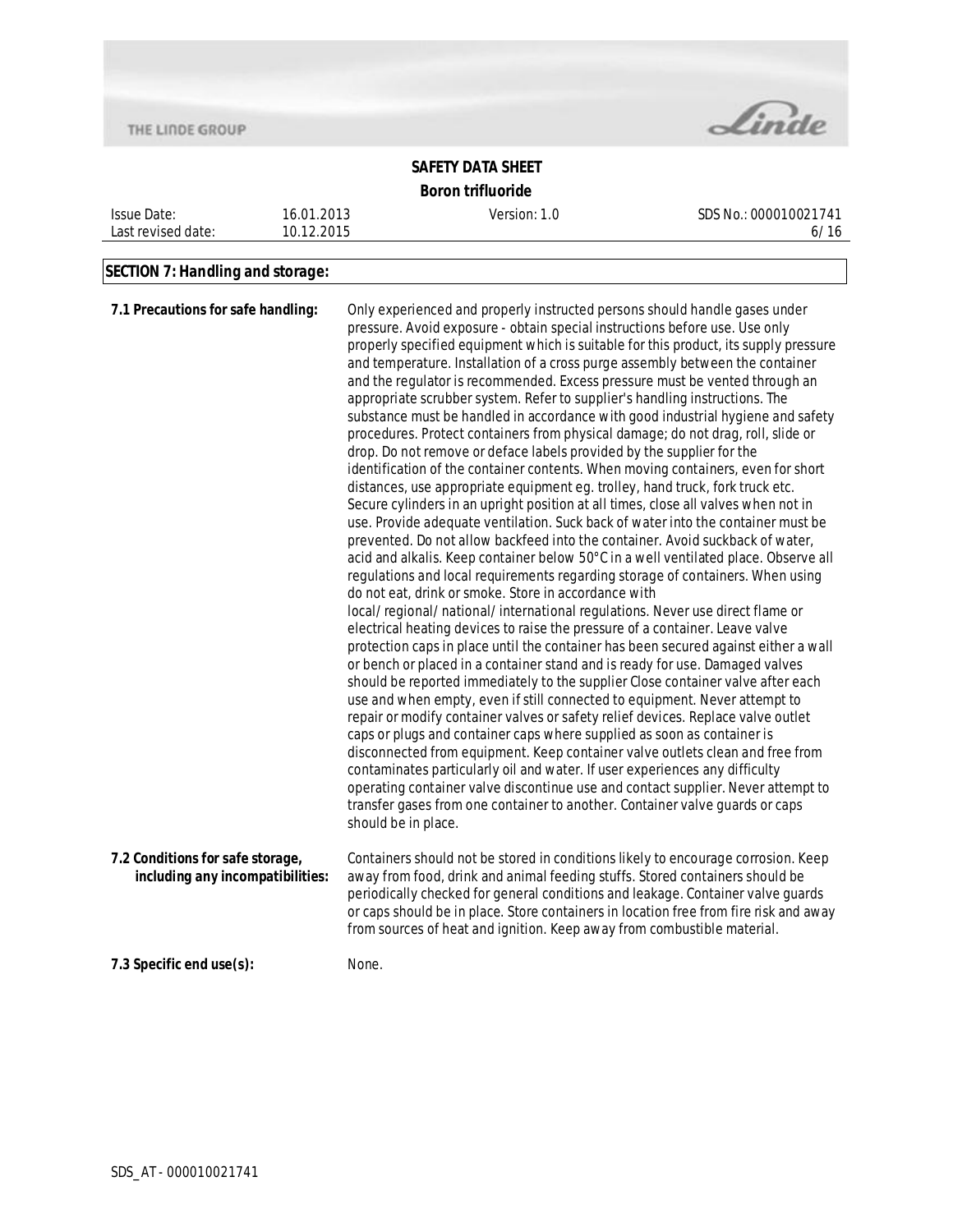



# **Boron trifluoride**

| Issue Date:        | 16.01.2013 |
|--------------------|------------|
| Last revised date: | 10.12.2015 |

Version: 1.0 SDS No.: 000010021741 7/16

# **SECTION 8: Exposure controls/personal protection**

## **8.1 Control Parameters**

### **Occupational Exposure Limits**

| Chemical name     | type            | <b>Exposure Limit Values</b> |                                | Source                                  |
|-------------------|-----------------|------------------------------|--------------------------------|-----------------------------------------|
| boron trifluoride | <b>TWA</b>      |                              | $2,5 \,\mathrm{mg}/\mathrm{m}$ | EU. Indicative Exposure Limit Values in |
|                   |                 |                              |                                | Directives 91/322/EEC, 2000/39/EC,      |
|                   |                 |                              |                                | 2006/15/EC, 2009/161/EU (12 2009)       |
|                   | <b>MAK</b>      | 1 ppm                        | $3 \,\mathrm{mq/m}$            | Austria. MAK List, OEL Ordinance (GwV), |
|                   |                 |                              |                                | BGBI. II, no. 184/2001 (09 2007)        |
|                   | <b>MAK CEIL</b> | 1 ppm                        | 3 mg/m3                        | Austria. MAK List, OEL Ordinance (GwV), |
|                   |                 |                              |                                | BGBI. II, no. 184/2001 (09 2007)        |

### **Biological Limit Values**

| Chemical name                                                      | <b>Exposure Limit Values</b> | Source        |
|--------------------------------------------------------------------|------------------------------|---------------|
| boron trifluoride (Fluoride:<br>Sampling time: End of<br>shift.)   | $7 \,\mathrm{mg/g}$          | AT VGU (2008) |
| boron trifluoride (Fluoride:<br>Sampling time: Prior to<br>shift.) | $4 \,\mathrm{mg/g}$          | AT VGU (2008) |

### **DNEL-Values**

| <b>Critical component</b> | type                        | Value                | Remarks |
|---------------------------|-----------------------------|----------------------|---------|
| boron trifluoride         | Worker - inhalative, short- | $5 \,\mathrm{mg/m3}$ |         |
|                           | term - systemic             |                      |         |
|                           | Worker - inhalative, short- | $5 \,\mathrm{mq/m3}$ |         |
|                           | term - local                |                      |         |
|                           | Worker - inhalative, long-  | 1 mg/m3              |         |
|                           | term - local                |                      |         |
|                           | Worker - inhalative, long-  | 1 mg/m $3$           |         |
|                           | term - systemic             |                      |         |

### **PNEC-Values**

| <b>Critical component</b> | type                        | Value                  | <b>Remarks</b> |
|---------------------------|-----------------------------|------------------------|----------------|
| boron trifluoride         | lfreshwater                 | $1,9$ mg/l             |                |
|                           | marine water                | $0,6$ mg/l             |                |
|                           | marine water - intermittent | $1,25 \,\mathrm{mg}/l$ |                |
|                           | STP                         | $10 \,\mathrm{mag/l}$  |                |
|                           | lfreshwater sediment        | $2,6$ mg/kg            |                |
|                           | marine sediment             | 1,92 mg/kg $\vert$ -   |                |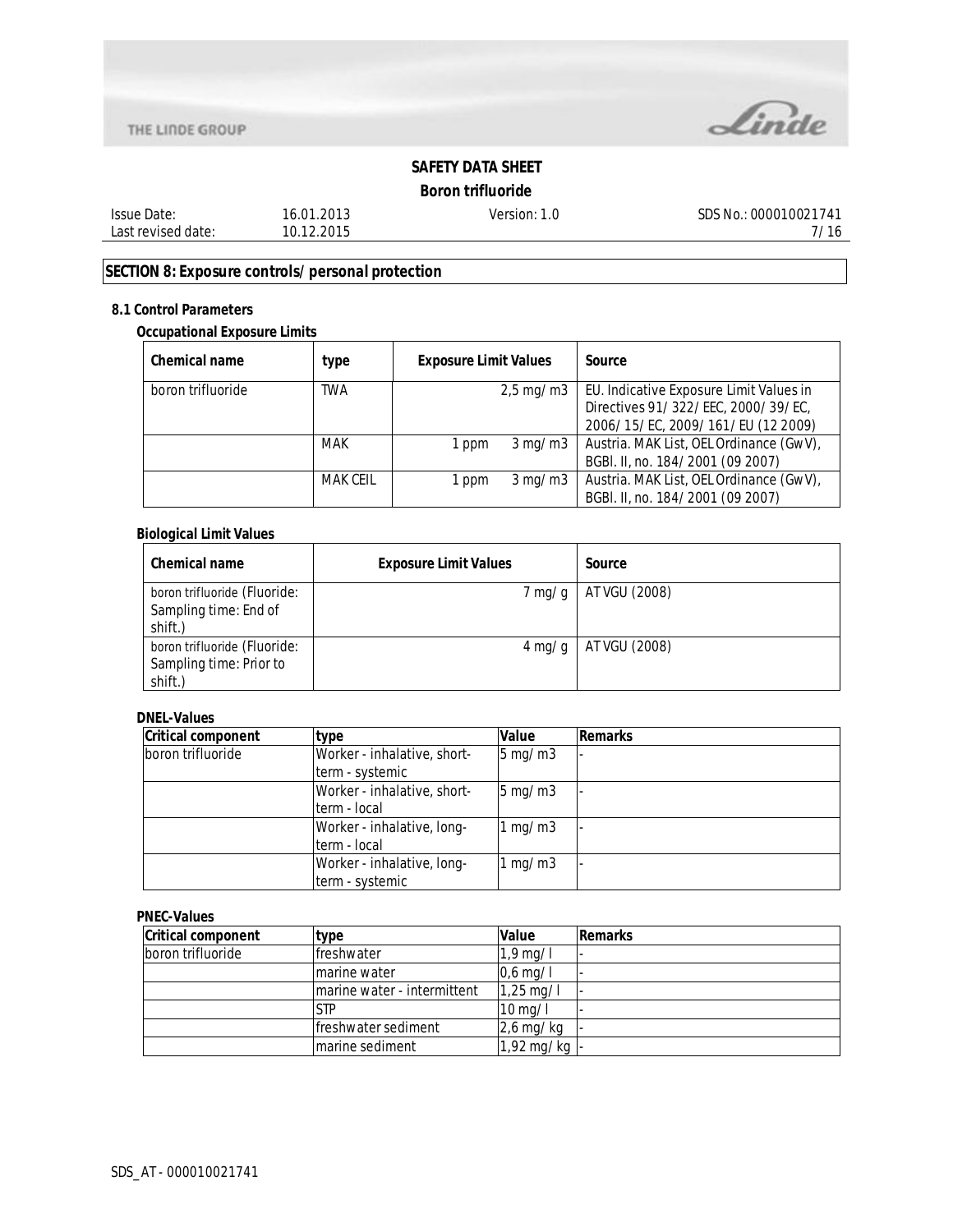

| <b>Issue Date:</b>                   | 16.01.2013     | Version: 1.0                                                                                                                                                                                                                                                                                                                                                                                                                                                                                                                                                                                                                                                                                                                                        | SDS No.: 000010021741 |  |
|--------------------------------------|----------------|-----------------------------------------------------------------------------------------------------------------------------------------------------------------------------------------------------------------------------------------------------------------------------------------------------------------------------------------------------------------------------------------------------------------------------------------------------------------------------------------------------------------------------------------------------------------------------------------------------------------------------------------------------------------------------------------------------------------------------------------------------|-----------------------|--|
| Last revised date:                   | 10.12.2015     |                                                                                                                                                                                                                                                                                                                                                                                                                                                                                                                                                                                                                                                                                                                                                     | 8/16                  |  |
| 8.2 Exposure controls                |                |                                                                                                                                                                                                                                                                                                                                                                                                                                                                                                                                                                                                                                                                                                                                                     |                       |  |
| Appropriate engineering<br>controls: |                | Consider a work permit system e.g. for maintenance activities. Ensure adequate<br>air ventilation. Provide adequate general and local exhaust ventilation. Keep<br>concentrations well below occupational exposure limits. Gas detectors should be<br>used when toxic quantities may be released. Systems under pressure should be<br>regularly checked for leakages. Product to be handled in a closed system and<br>under strictly controlled conditions. Only use permanent leak tight installations<br>(e.g. welded pipes). Do not eat, drink or smoke when using the product.                                                                                                                                                                  |                       |  |
|                                      |                | Individual protection measures, such as personal protective equipment                                                                                                                                                                                                                                                                                                                                                                                                                                                                                                                                                                                                                                                                               |                       |  |
| <b>General information:</b>          | treatment.     | A risk assessment should be conducted and documented in each work area to<br>assess the risks related to the use of the product and to select the PPE that<br>matches the relevant risk. The following recommendations should be considered.<br>Keep self contained breathing apparatus readily available for emergency use.<br>Keep suitable chemically resistant protective clothing readily available for<br>emergency use. Personal protective equipment for the body should be selected<br>based on the task being performed and the risks involved. Protect eyes, face and<br>skin from contact with product. Refer to local regulations for restriction of<br>emissions to the atmosphere. See section 13 for specific methods for waste gas |                       |  |
| Eye/face protection:                 |                | Safety eyewear, goggles or face-shield to EN166 should be used to avoid<br>exposure to liquid splashes. Wear eye protection to EN 166 when using gases.<br>Guideline: EN 166 Personal Eye Protection.                                                                                                                                                                                                                                                                                                                                                                                                                                                                                                                                               |                       |  |
| <b>Skin protection</b>               |                |                                                                                                                                                                                                                                                                                                                                                                                                                                                                                                                                                                                                                                                                                                                                                     |                       |  |
| <b>Hand Protection:</b>              | organisms.     | Wear working gloves while handling containers<br>Guideline: EN 388 Protective gloves against mechanical risks.<br>Chemically resistant gloves complying with EN 374 should be worn at all times<br>when handling chemical products if a risk assessment indicates this is necessary.<br>Guideline: EN 374-1/2/3 Protective gloves against chemicals and micro-                                                                                                                                                                                                                                                                                                                                                                                      |                       |  |
| <b>Body protection:</b>              | emergency use. | Keep suitable chemically resistant protective clothing readily available for<br>Guideline: EN 943 Protective clothing against liquid and gaseous chemicals,<br>including liquid aerosols and solid particles.                                                                                                                                                                                                                                                                                                                                                                                                                                                                                                                                       |                       |  |
| Other:                               |                | Wear safety shoes while handling containers<br>Guideline: ISO 20345 Personal protective equipment - Safety footwear.                                                                                                                                                                                                                                                                                                                                                                                                                                                                                                                                                                                                                                |                       |  |
| <b>Respiratory Protection:</b>       |                | Reference should be made to European Standard EN 689 for methods for the<br>assessment of exposure by inhalation to chemical agents and national guidance<br>documents for methods for the determination of hazardous substances. The<br>selection of the Respiratory Protective Device (RPD) must be based on known or<br>anticipated exposure levels, the hazards of the product and the safe working<br>limits of the selected RPD.                                                                                                                                                                                                                                                                                                              |                       |  |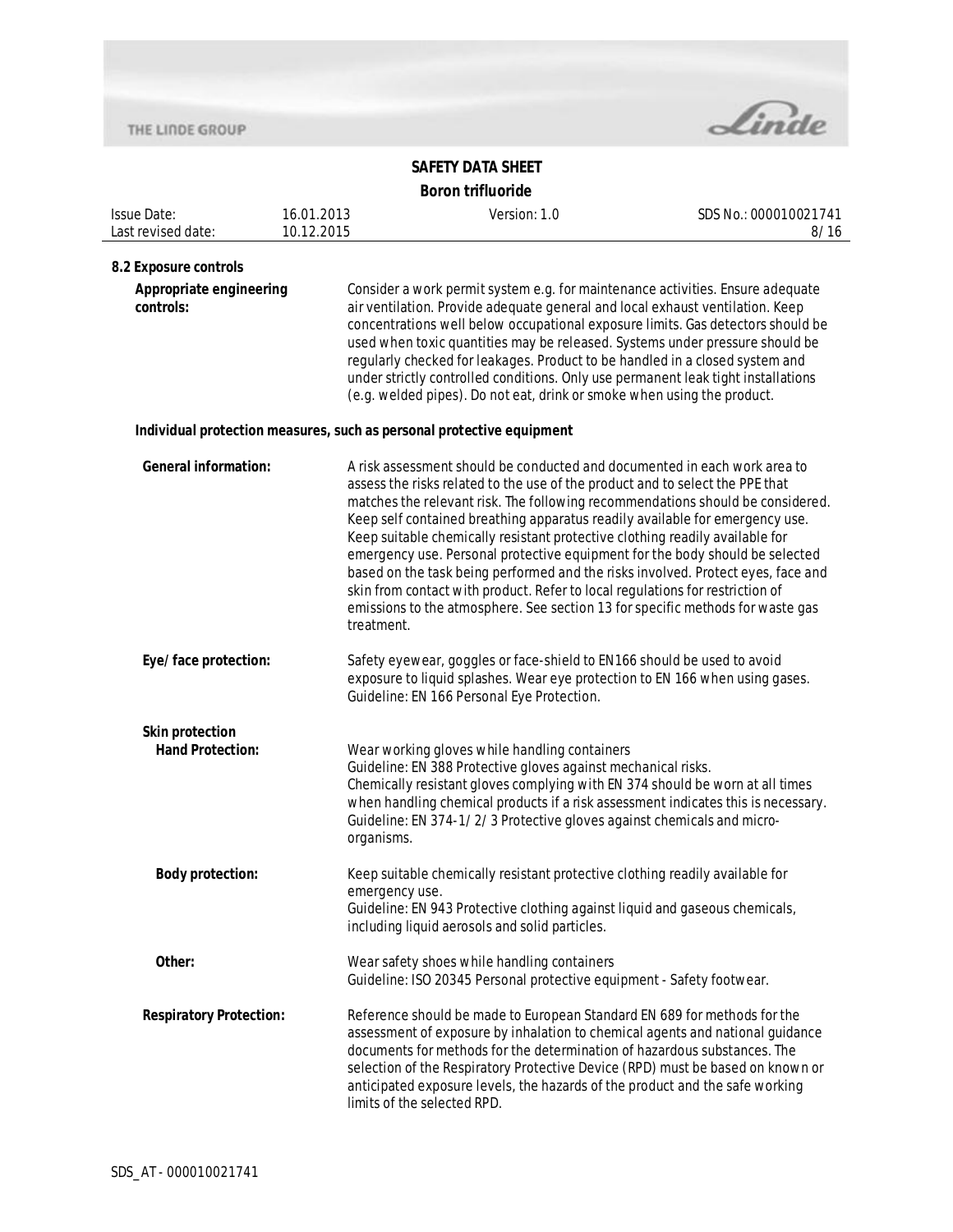

# **SAFETY DATA SHEET Boron trifluoride**

| Issue Date:<br>Last revised date:          | 16.01.2013<br>10.12.2015 | Version: 1.0                                                                                                                                                                                              | SDS No.: 000010021741<br>9/16 |
|--------------------------------------------|--------------------------|-----------------------------------------------------------------------------------------------------------------------------------------------------------------------------------------------------------|-------------------------------|
| Thermal hazards:                           |                          | No precautionary measures are necessary.                                                                                                                                                                  |                               |
| Hygiene measures:                          |                          | Obtain special instructions before use. Specific risk management measures are not<br>required beyond good industrial hygiene and safety procedures. Do not eat, drink<br>or smoke when using the product. |                               |
| <b>Environmental exposure</b><br>controls: |                          | For waste disposal, see section 13 of the SDS.                                                                                                                                                            |                               |

# **SECTION 9: Physical and chemical properties**

## **9.1 Information on basic physical and chemical properties**

| Appearance                               |                                                                             |
|------------------------------------------|-----------------------------------------------------------------------------|
| Physical state:                          | Gas                                                                         |
| Form:                                    | Liquefied gas                                                               |
| Color:                                   | Colorless                                                                   |
| Odor:                                    | Pungent suffocating odor                                                    |
| <b>Odor Threshold:</b>                   | Odor threshold is subjective and is inadequate to warn of over<br>exposure. |
| pH:                                      | not applicable.                                                             |
| <b>Melting Point:</b>                    | $-126.8 °C$                                                                 |
| <b>Boiling Point:</b>                    | $-101 °C$                                                                   |
| <b>Sublimation Point:</b>                | not applicable.                                                             |
| Critical Temp. (°C):                     | $-12,3 °C$                                                                  |
| <b>Flash Point:</b>                      | Not applicable to gases and gas mixtures.                                   |
| <b>Evaporation Rate:</b>                 | Not applicable to gases and gas mixtures.                                   |
| Flammability (solid, gas):               | Nonflammable Gas                                                            |
| Flammability Limit - Upper (%):          | not applicable.                                                             |
| Flammability Limit - Lower (%):          | not applicable.                                                             |
| Vapor pressure:                          | 4.874 kPa (260 K)                                                           |
| Vapor density (air=1):                   | 2,4                                                                         |
| Relative density:                        | 1,57 (-100,4 °C) 4 °C                                                       |
| Solubility(ies)                          |                                                                             |
| <b>Solubility in Water:</b>              | 3,28 g/l                                                                    |
| Partition coefficient (n-octanol/water): | Not known.                                                                  |
| <b>Autoignition Temperature:</b>         | not applicable.                                                             |
| <b>Decomposition Temperature:</b>        | Not known.                                                                  |
| <b>Viscosity</b>                         |                                                                             |
| Kinematic viscosity:                     | No data available.                                                          |
| Dynamic viscosity:                       | 0,017 mPa.s $(25 °C)$                                                       |
| <b>Explosive properties:</b>             | Not applicable.                                                             |
| <b>Oxidizing properties:</b>             | not applicable.                                                             |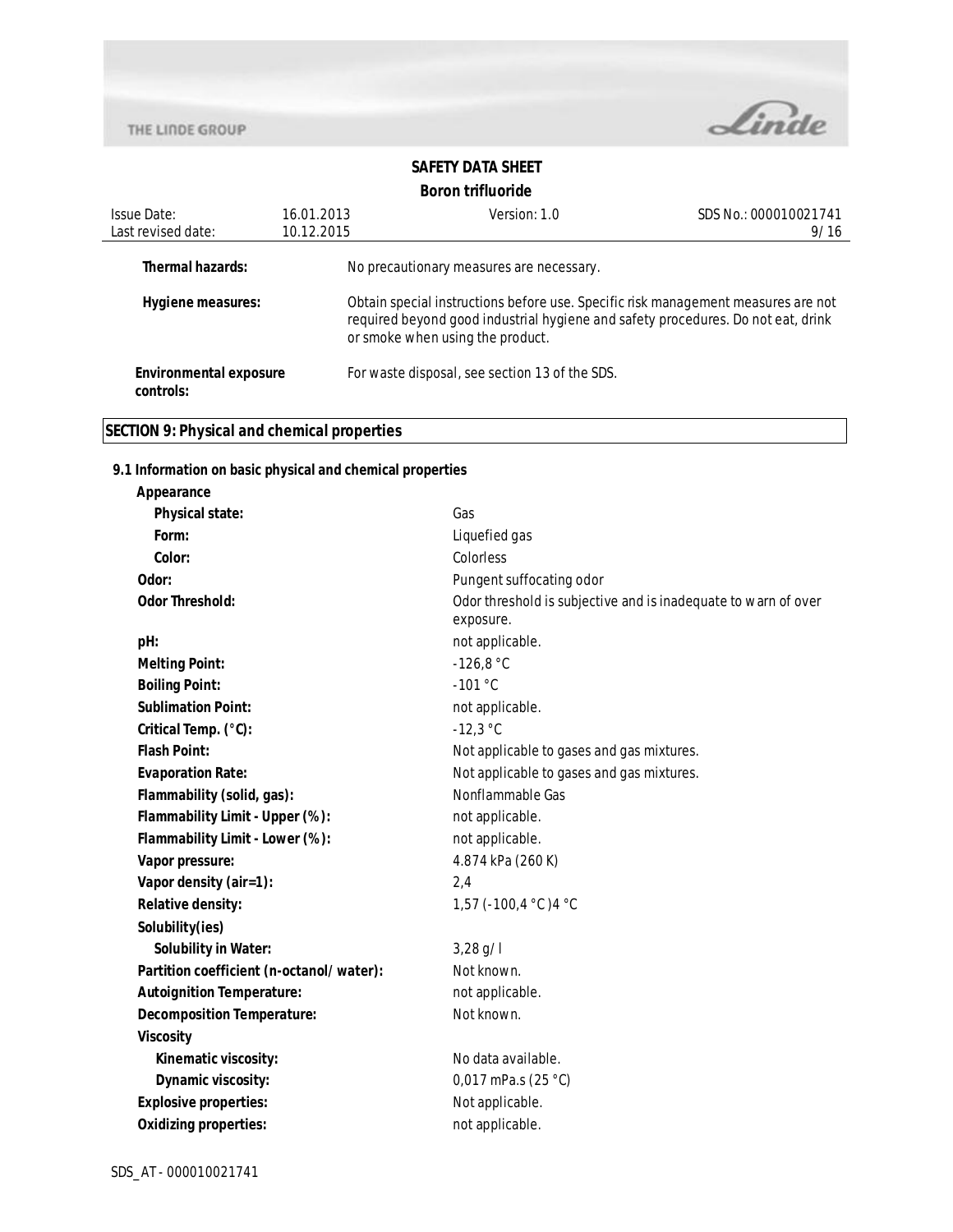

|                                                      |                          | <b>DUI UII LITTUUI IUE</b>                                                                                                                                                                                                                                                                                                |                                |  |
|------------------------------------------------------|--------------------------|---------------------------------------------------------------------------------------------------------------------------------------------------------------------------------------------------------------------------------------------------------------------------------------------------------------------------|--------------------------------|--|
| <b>Issue Date:</b><br>Last revised date:             | 16.01.2013<br>10.12.2015 | Version: 1.0                                                                                                                                                                                                                                                                                                              | SDS No.: 000010021741<br>10/16 |  |
| 9.2 Other information:                               |                          | Gas/vapour heavier than air. May accumulate in confined<br>spaces, particularly at or below ground level.                                                                                                                                                                                                                 |                                |  |
| Molecular weight:                                    |                          | 67,82 g/mol (BF3)                                                                                                                                                                                                                                                                                                         |                                |  |
| <b>SECTION 10: Stability and reactivity</b>          |                          |                                                                                                                                                                                                                                                                                                                           |                                |  |
| 10.1 Reactivity:                                     |                          | No reactivity hazard other than the effects described in sub-section below.                                                                                                                                                                                                                                               |                                |  |
| 10.2 Chemical Stability:                             |                          | Stable under normal conditions.                                                                                                                                                                                                                                                                                           |                                |  |
| 10.3 Possibility of Hazardous<br><b>Reactions:</b>   |                          | No data available.                                                                                                                                                                                                                                                                                                        |                                |  |
| 10.4 Conditions to Avoid:                            |                          | Avoid moisture in the installation.                                                                                                                                                                                                                                                                                       |                                |  |
| 10.5 Incompatible Materials:                         |                          | Moisture. For material compatibility see latest version of ISO-11114.                                                                                                                                                                                                                                                     |                                |  |
| 10.6 Hazardous Decomposition<br><b>Products:</b>     |                          | Under normal conditions of storage and use, hazardous decomposition products<br>should not be produced.                                                                                                                                                                                                                   |                                |  |
| <b>SECTION 11: Toxicological information</b>         |                          |                                                                                                                                                                                                                                                                                                                           |                                |  |
| <b>General information:</b>                          |                          | May result in pulmonary oedema Absorption of excessive F- can result in acute<br>systemic fluorosis with hypocalcaemia interference with various metabolic<br>functions and organ damage (heart, liver, kidneys). Death from respiratory tract<br>damage would occur before significant amounts of fluoride are absorbed. |                                |  |
| 11.1 Information on toxicological effects            |                          |                                                                                                                                                                                                                                                                                                                           |                                |  |
| <b>Acute toxicity - Oral</b><br>Product              |                          | Based on available data, the classification criteria are not met.                                                                                                                                                                                                                                                         |                                |  |
| <b>Acute toxicity - Dermal</b><br>Product            |                          | Based on available data, the classification criteria are not met.                                                                                                                                                                                                                                                         |                                |  |
| <b>Acute toxicity - Inhalation</b><br><b>Product</b> |                          | Fatal if inhaled.<br>Fatal if inhaled.                                                                                                                                                                                                                                                                                    |                                |  |
| boron trifluoride                                    |                          | LC 50 (Rat, 2 h): 3,5 mg/l<br>LC 50 (Rat, 1 h): 320 ppm<br>LC 50 (Mouse, 2 h): 3,46 mg/l<br>LC 50 (Guinea pig, 4 h): 0,11 mg/l<br>LC 50 (Guinea pig, 4 h): 0,109 mg/l                                                                                                                                                     |                                |  |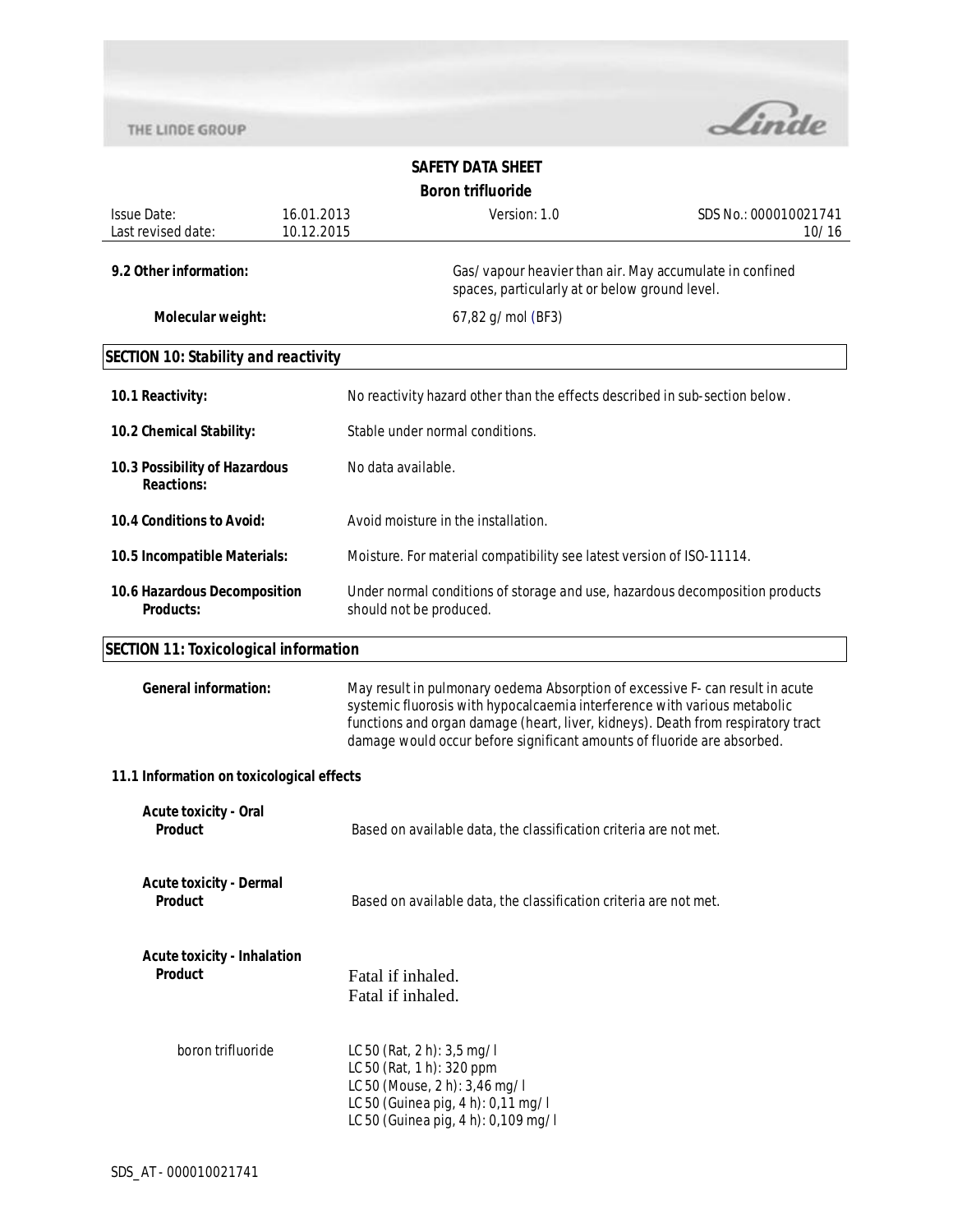

| Issue Date:                                                          | 16.01.2013<br>10.12.2015                                                                                                                              | Version: 1.0                                                                                                                                                                                                                                                             | SDS No.: 000010021741<br>11/16 |
|----------------------------------------------------------------------|-------------------------------------------------------------------------------------------------------------------------------------------------------|--------------------------------------------------------------------------------------------------------------------------------------------------------------------------------------------------------------------------------------------------------------------------|--------------------------------|
| Last revised date:                                                   |                                                                                                                                                       |                                                                                                                                                                                                                                                                          |                                |
| <b>Repeated dose toxicity</b><br>boron trifluoride                   |                                                                                                                                                       | NOAEL (Rat, Inhalation): 0,006 mg/l NOAEL - No Observable Adverse Effect Level<br>(Rat, Inhalation): (Target Organ(s): Kidneys.)<br>LOAEL (Rat, Inhalation): 0,017 mg/I LOAEL - Lowest Observable Adverse Effect<br>Level (Rat, Inhalation): (Target Organ(s): Kidneys.) |                                |
| <b>Skin Corrosion/Irritation</b><br><b>Product</b>                   | Causes severe burns.                                                                                                                                  |                                                                                                                                                                                                                                                                          |                                |
| boron trifluoride                                                    | Severely Irritating                                                                                                                                   |                                                                                                                                                                                                                                                                          |                                |
| Serious Eye Damage/Eye Irritation<br><b>Product</b>                  |                                                                                                                                                       | Causes serious eye damage.                                                                                                                                                                                                                                               |                                |
| boron trifluoride                                                    | Severely Irritating                                                                                                                                   |                                                                                                                                                                                                                                                                          |                                |
| <b>Respiratory or Skin Sensitization</b><br><b>Product</b>           |                                                                                                                                                       | Based on available data, the classification criteria are not met.                                                                                                                                                                                                        |                                |
| <b>Germ Cell Mutagenicity</b><br>Product                             |                                                                                                                                                       | Based on available data, the classification criteria are not met.                                                                                                                                                                                                        |                                |
| Carcinogenicity<br>Product                                           |                                                                                                                                                       | Based on available data, the classification criteria are not met.                                                                                                                                                                                                        |                                |
| <b>Reproductive toxicity</b><br>Product                              |                                                                                                                                                       | Based on available data, the classification criteria are not met.                                                                                                                                                                                                        |                                |
| Specific Target Organ Toxicity - Single Exposure<br><b>Product</b>   |                                                                                                                                                       | Based on available data, the classification criteria are not met.                                                                                                                                                                                                        |                                |
| boron trifluoride                                                    |                                                                                                                                                       | Route of Exposure: Inhalation<br>Target Organ(s): Kidneys., Liver., Heart, Lungs<br>Severe corrosion to the respiratory tract at high concentrations.                                                                                                                    |                                |
| Specific Target Organ Toxicity - Repeated Exposure<br><b>Product</b> |                                                                                                                                                       | May cause damage to organs through prolonged or repeated exposure.                                                                                                                                                                                                       |                                |
| boron trifluoride                                                    | Route of Exposure: Inhalation<br>Target Organ(s): Heart, Kidneys., Liver., Lungs<br>Severe corrosion to the respiratory tract at high concentrations. |                                                                                                                                                                                                                                                                          |                                |
| <b>Aspiration Hazard</b><br>Product                                  |                                                                                                                                                       | Not applicable to gases and gas mixtures                                                                                                                                                                                                                                 |                                |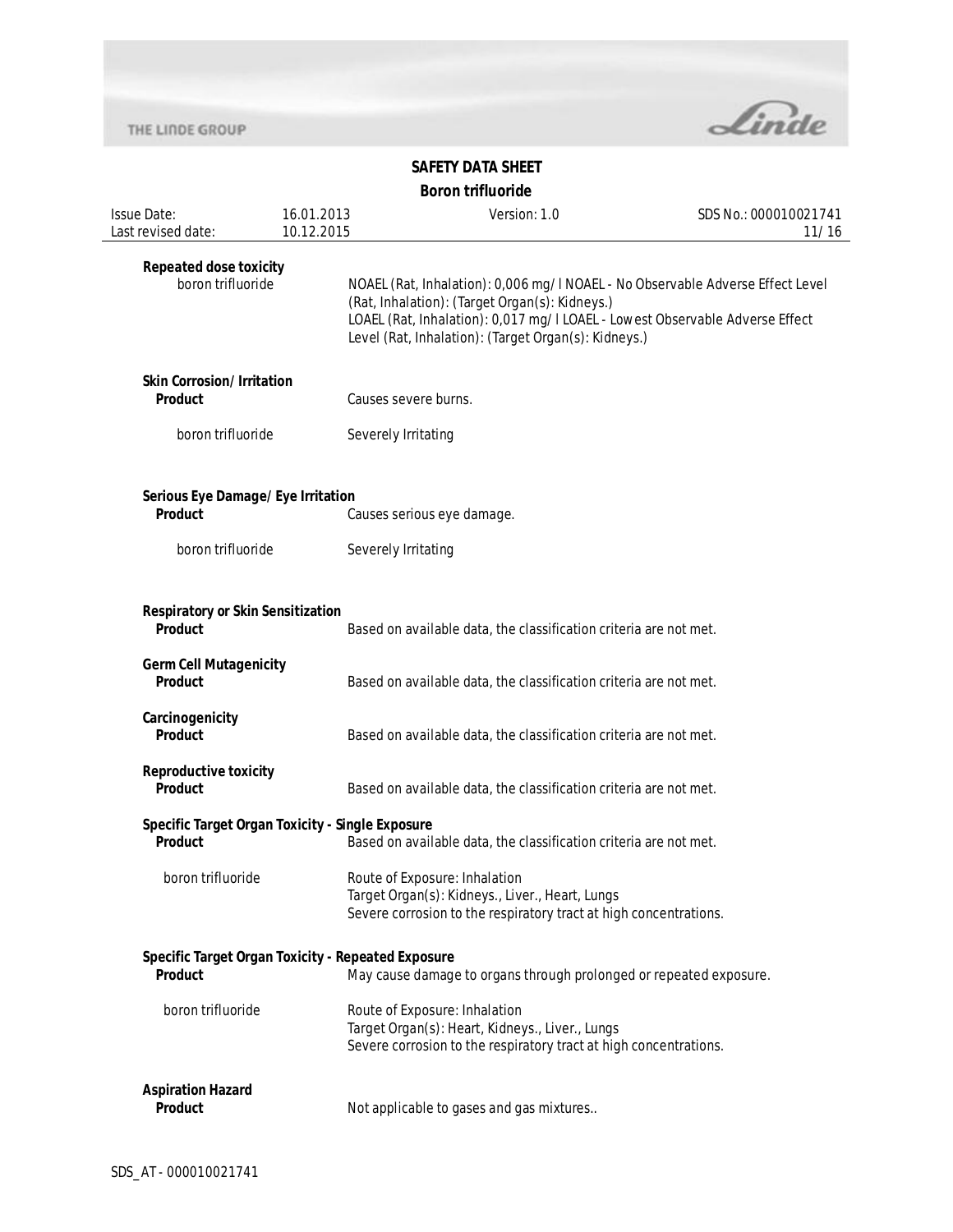

|                                                                    |                    | Boron trinuorige                                                                                                                                       |                       |  |
|--------------------------------------------------------------------|--------------------|--------------------------------------------------------------------------------------------------------------------------------------------------------|-----------------------|--|
| <b>Issue Date:</b>                                                 | 16.01.2013         | Version: 1.0                                                                                                                                           | SDS No.: 000010021741 |  |
| Last revised date:                                                 | 10.12.2015         |                                                                                                                                                        | 12/16                 |  |
|                                                                    |                    |                                                                                                                                                        |                       |  |
| <b>SECTION 12: Ecological information</b>                          |                    |                                                                                                                                                        |                       |  |
| <b>General information:</b>                                        |                    | Toxic to aquatic organisms. Product is not allowed to be discharged into ground<br>water or the aquatic environment. Avoid release to the environment. |                       |  |
| 12.1 Toxicity                                                      |                    |                                                                                                                                                        |                       |  |
| <b>Acute toxicity</b><br><b>Product</b>                            |                    | Toxic to aquatic organisms.                                                                                                                            |                       |  |
| <b>Acute toxicity - Fish</b><br>boron trifluoride                  | Mortality          | LC 50 (Bluegill (Lepomis macrochirus), 24 h): 15.000 mg/l (Static) Remarks:                                                                            |                       |  |
| <b>Acute toxicity - Aquatic Invertebrates</b><br>boron trifluoride |                    | EC 50 (Water flea (Daphnia magna), 48 h): 21,3 mg/l                                                                                                    |                       |  |
| Additional ecological information                                  |                    | Toxic to aquatic organisms.                                                                                                                            |                       |  |
| 12.2 Persistence and Degradability<br><b>Product</b>               |                    | Not readily biodegradable. Inorganic compound.                                                                                                         |                       |  |
| 12.3 Bioaccumulative Potential<br>Product                          | No data available. |                                                                                                                                                        |                       |  |
| 12.4 Mobility in Soil<br><b>Product</b>                            | No data available. |                                                                                                                                                        |                       |  |
| 12.5 Results of PBT and vPvB<br>assessment<br>Product              |                    | Not classified as PBT or vPvB.                                                                                                                         |                       |  |
| 12.6 Other Adverse Effects:                                        |                    |                                                                                                                                                        |                       |  |
| <b>Other Ecological Information</b>                                |                    | May cause pH changes in aqueous ecological systems.                                                                                                    |                       |  |
| <b>SECTION 13: Disposal considerations</b>                         |                    |                                                                                                                                                        |                       |  |
| 13.1 Waste treatment methods                                       |                    |                                                                                                                                                        |                       |  |
| <b>General information:</b>                                        |                    | Must not be discharged to atmosphere. Consult supplier for specific                                                                                    |                       |  |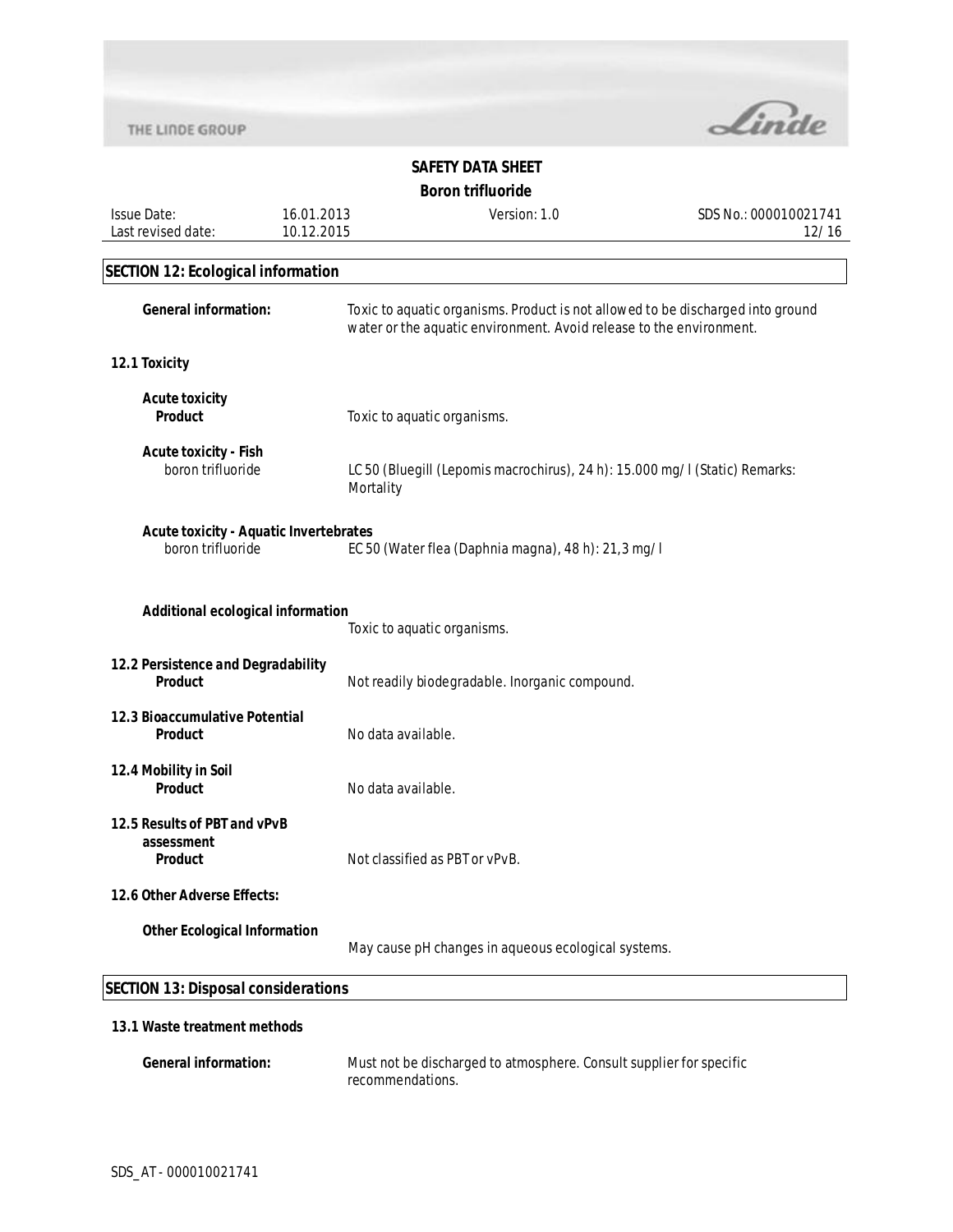

# **SAFETY DATA SHEET**

# **Boron trifluoride**

|                                                                                                                                                                |            | <b>DUI UII UIIIUUIIUC</b>                                                                                                                                                                                                                                                                  |                       |
|----------------------------------------------------------------------------------------------------------------------------------------------------------------|------------|--------------------------------------------------------------------------------------------------------------------------------------------------------------------------------------------------------------------------------------------------------------------------------------------|-----------------------|
| <b>Issue Date:</b>                                                                                                                                             | 16.01.2013 | Version: 1.0                                                                                                                                                                                                                                                                               | SDS No.: 000010021741 |
| Last revised date:                                                                                                                                             | 10.12.2015 |                                                                                                                                                                                                                                                                                            | 13/16                 |
| Disposal methods:                                                                                                                                              |            | Refer to the EIGA code of practice (Doc. 30 "Disposal of Gases", downloadable at<br>http://www.eiga.org) for more guidance on suitable disposal methods. Dispose<br>of container via supplier only. Discharge, treatment, or disposal may be subject to<br>national, state, or local laws. |                       |
| <b>European Waste Codes</b><br>Container:                                                                                                                      |            | 16 05 04*: Gases in pressure containers (including halons) containing<br>dangerous substances.                                                                                                                                                                                             |                       |
| <b>SECTION 14: Transport information</b>                                                                                                                       |            |                                                                                                                                                                                                                                                                                            |                       |
| <b>ADR</b>                                                                                                                                                     |            |                                                                                                                                                                                                                                                                                            |                       |
| 14.1 UN Number:<br>14.2 UN Proper Shipping Name:<br>14.3 Transport Hazard Class(es)<br>Class:<br>$Label(s)$ :<br>Hazard No. (ADR):<br>Tunnel restriction code: |            | <b>UN 1008</b><br><b>BORON TRIFLUORIDE</b><br>$\overline{2}$<br>2.3, 8<br>268<br>(C/D)                                                                                                                                                                                                     |                       |
| 14.4 Packing Group:<br>14.5 Environmental hazards:<br>14.6 Special precautions for user:                                                                       |            | not applicable                                                                                                                                                                                                                                                                             |                       |
| <b>RID</b>                                                                                                                                                     |            |                                                                                                                                                                                                                                                                                            |                       |
| 14.1 UN Number:<br>14.2 UN Proper Shipping Name<br>14.3 Transport Hazard Class(es)<br>Class:<br>$Label(s)$ :                                                   |            | <b>UN 1008</b><br><b>BORON TRIFLUORIDE</b><br>2<br>2.3, 8                                                                                                                                                                                                                                  |                       |
| 14.4 Packing Group:<br>14.5 Environmental hazards:<br>14.6 Special precautions for user:                                                                       |            | not applicable                                                                                                                                                                                                                                                                             |                       |
| <b>IMDG</b>                                                                                                                                                    |            |                                                                                                                                                                                                                                                                                            |                       |
| 14.1 UN Number:<br>14.2 UN Proper Shipping Name:<br>14.3 Transport Hazard Class(es)<br>Class:<br>$Label(s)$ :<br>EmS No.:                                      |            | <b>UN 1008</b><br><b>BORON TRIFLUORIDE</b><br>2.3<br>2.3, 8<br>$F-C, S-U$                                                                                                                                                                                                                  |                       |
| 14.3 Packing Group:<br>14.5 Environmental hazards:<br>14.6 Special precautions for user:                                                                       |            | not applicable                                                                                                                                                                                                                                                                             |                       |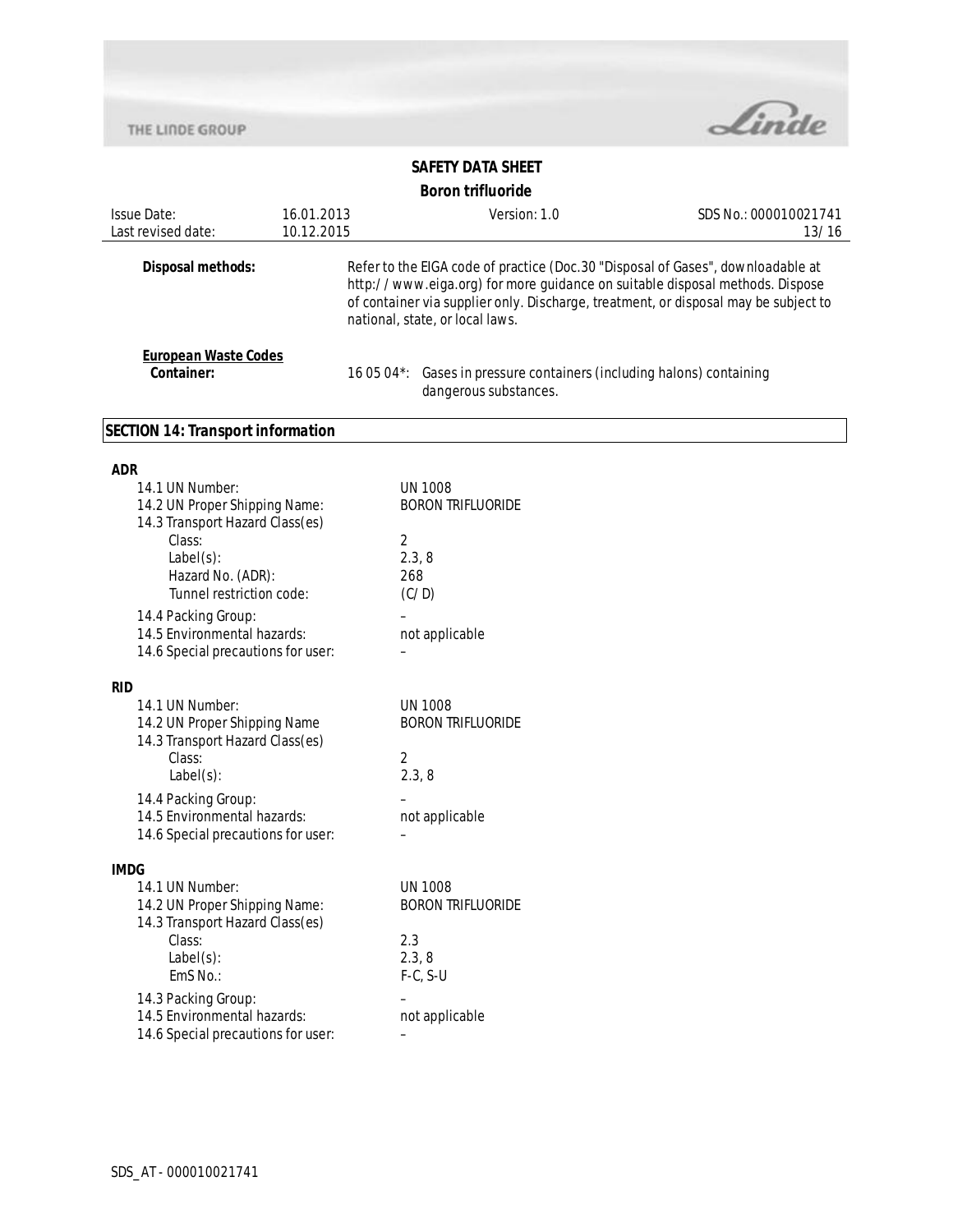

# **SAFETY DATA SHEET Boron trifluoride**

| Issue Date:        | 16.01.2013 | Version: 1.0 | SDS No.: 000010021741 |
|--------------------|------------|--------------|-----------------------|
| Last revised date: | 10.12.2015 |              | 14/16                 |
|                    |            |              |                       |

#### **IATA**

| 14.1 UN Number:                    | UN 1008           |
|------------------------------------|-------------------|
| 14.2 Proper Shipping Name:         | Boron trifluoride |
| 14.3 Transport Hazard Class(es):   |                   |
| Class:                             | 2.3               |
| $Label(s)$ :                       |                   |
| 14.4 Packing Group:                |                   |
| 14.5 Environmental hazards:        | not applicable    |
| 14.6 Special precautions for user: |                   |
| Other information                  |                   |
| Passenger and cargo aircraft:      | Forbidden.        |
| Cargo aircraft only:               | Forbidden.        |

## **14.7 Transport in bulk according to Annex II of MARPOL73/78 and the IBC Code**: not applicable

## **SECTION 15: Regulatory information**

#### **15.1 Safety, health and environmental regulations/legislation specific for the substance or mixture:**

#### **EU Regulations**

**Directive 96/61/EC: concerning integrated pollution prevention and control (IPPC): Article 15, European Pollution Emission Registry (EPER):** 

| CAS-No.<br>Concentration |
|--------------------------|
| 100%<br>7637-07-2        |
|                          |

**Directive 96/82/EC (Seveso II): on the control of major accident hazards involving dangerous substances:** 

| <b>Chemical name</b> | CAS-No.   | Concentration |
|----------------------|-----------|---------------|
| boron trifluoride    | 7637-07-2 | 100%          |

#### **Directive 98/24/EC on the protection of workers from the risks related to chemical agents at work:**

| l Chemical name   | CAS-No.   | Concentration |
|-------------------|-----------|---------------|
| boron trifluoride | 7637-07-2 | 100%          |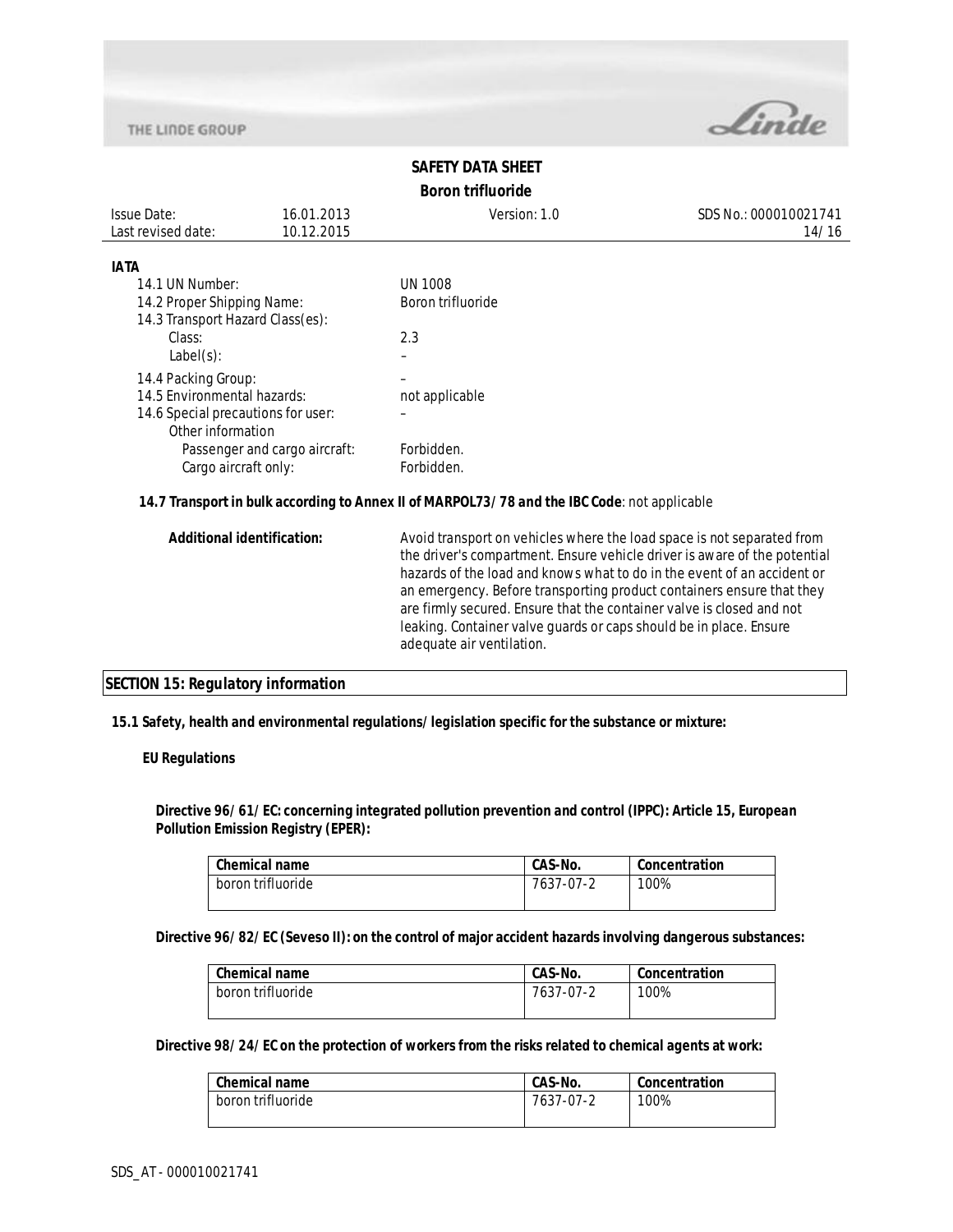

| <b>Issue Date:</b><br>Last revised date:           | 16.01.2013<br>10.12.2015 |                                                     | Version: 1.0                                                                                                                                                                                                                                                                                                                                                                                                                                                                                                                                                                                                                                                                                                                                                                                                                                                                                                                                                                                                                                                                                                                                                                                                                                                                                                                                                                                                                                                                       | SDS No.: 000010021741<br>15/16 |  |  |
|----------------------------------------------------|--------------------------|-----------------------------------------------------|------------------------------------------------------------------------------------------------------------------------------------------------------------------------------------------------------------------------------------------------------------------------------------------------------------------------------------------------------------------------------------------------------------------------------------------------------------------------------------------------------------------------------------------------------------------------------------------------------------------------------------------------------------------------------------------------------------------------------------------------------------------------------------------------------------------------------------------------------------------------------------------------------------------------------------------------------------------------------------------------------------------------------------------------------------------------------------------------------------------------------------------------------------------------------------------------------------------------------------------------------------------------------------------------------------------------------------------------------------------------------------------------------------------------------------------------------------------------------------|--------------------------------|--|--|
| <b>National Regulations</b>                        |                          |                                                     |                                                                                                                                                                                                                                                                                                                                                                                                                                                                                                                                                                                                                                                                                                                                                                                                                                                                                                                                                                                                                                                                                                                                                                                                                                                                                                                                                                                                                                                                                    |                                |  |  |
|                                                    |                          | food additives.                                     | Council Directive 89/391/EEC on the introduction of measures to encourage<br>improvements in the safety and health of workers at work Directive 89/686/EEC on<br>personal protective equipment Only products that comply with the food regulations<br>(EC) No. 1333/2008 and (EU) No. 231/2012 and are labelled as such may be used as<br>This Safety Data Sheet has been produced to comply with Regulation (EU) 453/2010.                                                                                                                                                                                                                                                                                                                                                                                                                                                                                                                                                                                                                                                                                                                                                                                                                                                                                                                                                                                                                                                        |                                |  |  |
| 15.2 Chemical safety assessment:                   |                          | No Chemical Safety Assessment has been carried out. |                                                                                                                                                                                                                                                                                                                                                                                                                                                                                                                                                                                                                                                                                                                                                                                                                                                                                                                                                                                                                                                                                                                                                                                                                                                                                                                                                                                                                                                                                    |                                |  |  |
| <b>SECTION 16: Other information</b>               |                          |                                                     |                                                                                                                                                                                                                                                                                                                                                                                                                                                                                                                                                                                                                                                                                                                                                                                                                                                                                                                                                                                                                                                                                                                                                                                                                                                                                                                                                                                                                                                                                    |                                |  |  |
| <b>Revision Information:</b>                       |                          | Not relevant.                                       |                                                                                                                                                                                                                                                                                                                                                                                                                                                                                                                                                                                                                                                                                                                                                                                                                                                                                                                                                                                                                                                                                                                                                                                                                                                                                                                                                                                                                                                                                    |                                |  |  |
| Key literature references and<br>sources for data: |                          | but are not exclusive to:<br>guide.<br>Number 69.   | Various sources of data have been used in the compilation of this SDS, they include<br>Agency for Toxic Substances and Diseases Registry (ATSDR)<br>(http://www.atsdr.cdc.gov/).<br>European Chemical Agency: Guidance on the Compilation of Safety Data Sheets.<br>European Chemical Agency: Information on Registered Substances<br>http://apps.echa.europa.eu/registered/registered-sub.aspx#search<br>European Industrial Gases Association (EIGA) Doc. 169 Classification and Labelling<br>International Programme on Chemical Safety (http://www.inchem.org/)<br>ISO 10156:2010 Gases and gas mixtures - Determination of fire potential and<br>oxidizing ability for the selection of cylinder valve outlets.<br>Matheson Gas Data Book, 7th Edition.<br>National Institute for Standards and Technology (NIST) Standard Reference Database<br>The ESIS (European chemical Substances 5 Information System) platform of the<br>former European Chemicals Bureau (ECB) ESIS (http://ecb.jrc.ec.europa.eu/esis/).<br>The European Chemical Industry Council (CEFIC) ERICards.<br>United States of America's National Library of Medicine's toxicology data network<br>TOXNET (http://toxnet.nlm.nih.gov/index.html)<br>Threshold Limit Values (TLV) from the American Conference of Governmental<br>Industrial Hygienists (ACGIH).<br>Substance specific information from suppliers.<br>Details given in this document are believed to be correct at the time of publication. |                                |  |  |